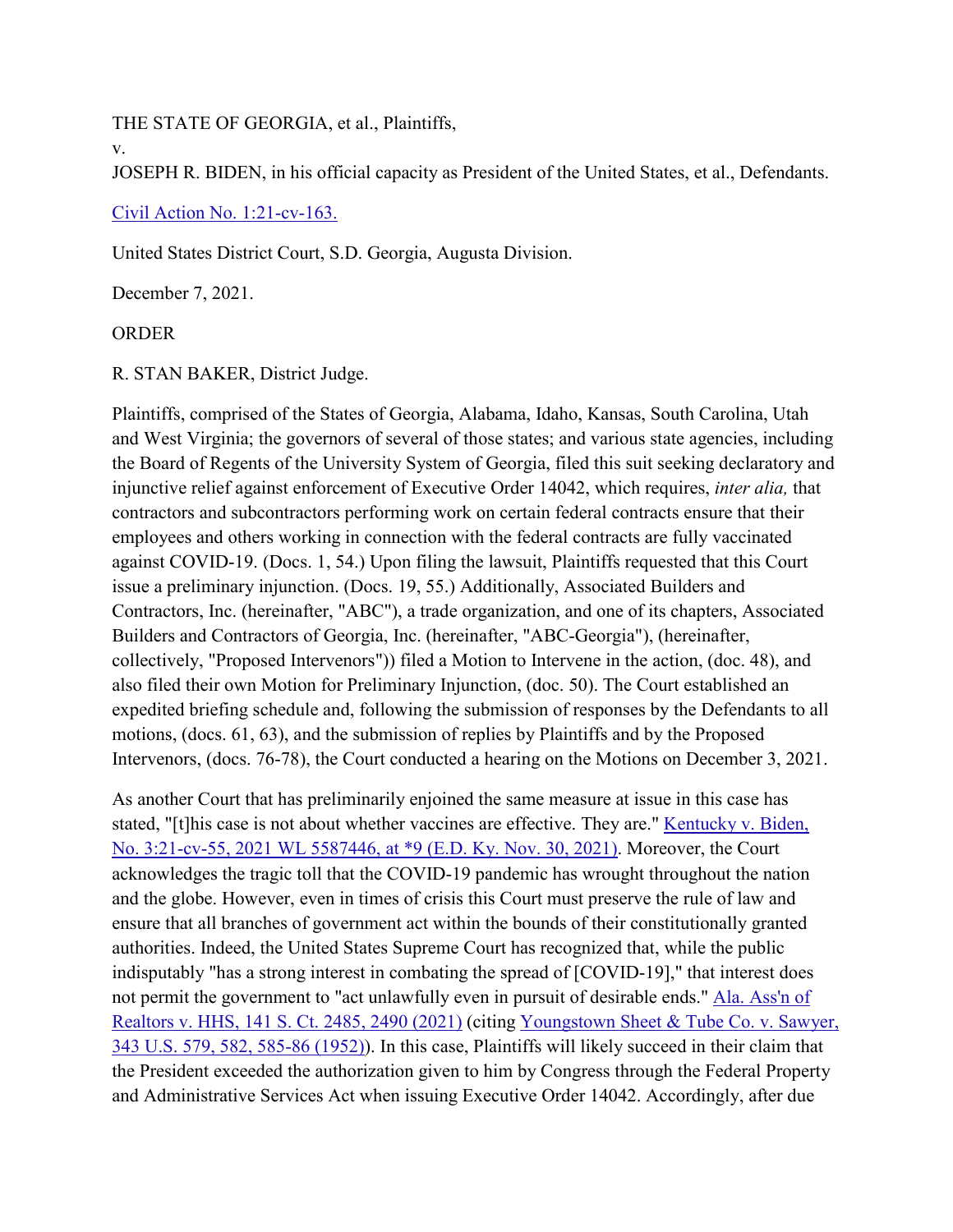consideration of the motions, supporting briefs, responsive briefing, and the evidence and argument presented at the hearing,  $[1]$  the Court GRANTS IN PART and DENIES IN PART the Motion to Intervene, (doc. 48), GRANTS ABC's Motion for Preliminary Injunction, (doc. 50), and GRANTS Plaintiffs' Amended Motion for Preliminary Injunction, (doc. 55).

# BACKGROUND

On January 20, 2021, President Biden signed Executive Order 13991, establishing the "Safer Federal Workforce Task Force" (hereinafter, the "Task Force"). 86 Fed. Reg. 7,045-48 (Jan. 20, 2021). The Task Force's stated mission is to "provide ongoing guidance to heads of agencies on the operation of the Federal Government, the safety of its employees, and the continuity of Government functions during the COVID-19 pandemic." Id. at 7,046.

On September 9, 2021, President Biden signed Executive Order 14042 (hereinafter, "EO 14042"). 86 Fed. Reg. 50,985-88 (Sept. 9, 2021). Therein, the President stated that his order would "promote[] economy and efficiency in Federal procurement by ensuring that the parties that contract with the Federal Government provide adequate COVID-19 safeguards to their workers performing on or in connection with a Federal Government contract or contract-like instrument," which would "decrease worker absence, reduce labor costs, and improve the efficiency of contractors and subcontractors at sites where they are performing work for the Federal Government." Id. at § 1. EO 14042 mandated that the Task Force provide, by September 24, 2021, guidance regarding "adequate COVID-19 safeguards," which must be complied with by federal contractors and subcontractors. Id. at 50,985. This executive order specified that the Task Force's guidance would be mandatory at all "contractor or subcontractor workplace locations" so long as the Director of the Office of Management and Budget (hereinafter, the "OMB") approved the guidance and determined that it would "promote economy and efficiency in Federal contracting." Id. EO 14042 states that it applies, with some specified exceptions, to "any new contract; new contract-like instrument; new solicitation for a contract or contract-like instrument; extension or renewal of an existing contract or contract-like instrument; and exercise of an option on an existing contract or contract-like instrument." Id.

On September 24, the Task Force issued its Guidance for Federal Contractors and Subcontractors (hereinafter, the "Task Force Guidance") pursuant to EO 14042. See Safer Federal Workforce Task Force, *COVID-19 Workplace Safety: Guidance for Federal Contractors and Subcontractors,* available at

https://www.saferfederalworkforce.gov/downloads/Draft%20contractor%20guidance%20doc\_20 210922.pdf (last visited Dec. 4, 2021). The Task Force Guidance requires all "covered contractors"<sup>[2]</sup> to be fully vaccinated by January 18, 2022,<sup>[3]</sup> unless they are "legally entitled to an accommodation." Safer Federal Workforce Task Force, *COVID-19 Workplace Safety: Guidance for Federal Contractors and Subcontractors* (Updated November 10, 2021), at p. 5, available at https://www.saferfederalworkforce.gov/downloads/Guidance%20for%20Federal%20Contractors Safer%20Federal%20Workforce%20Task%20Force 20211110.pdf (last visited December 4,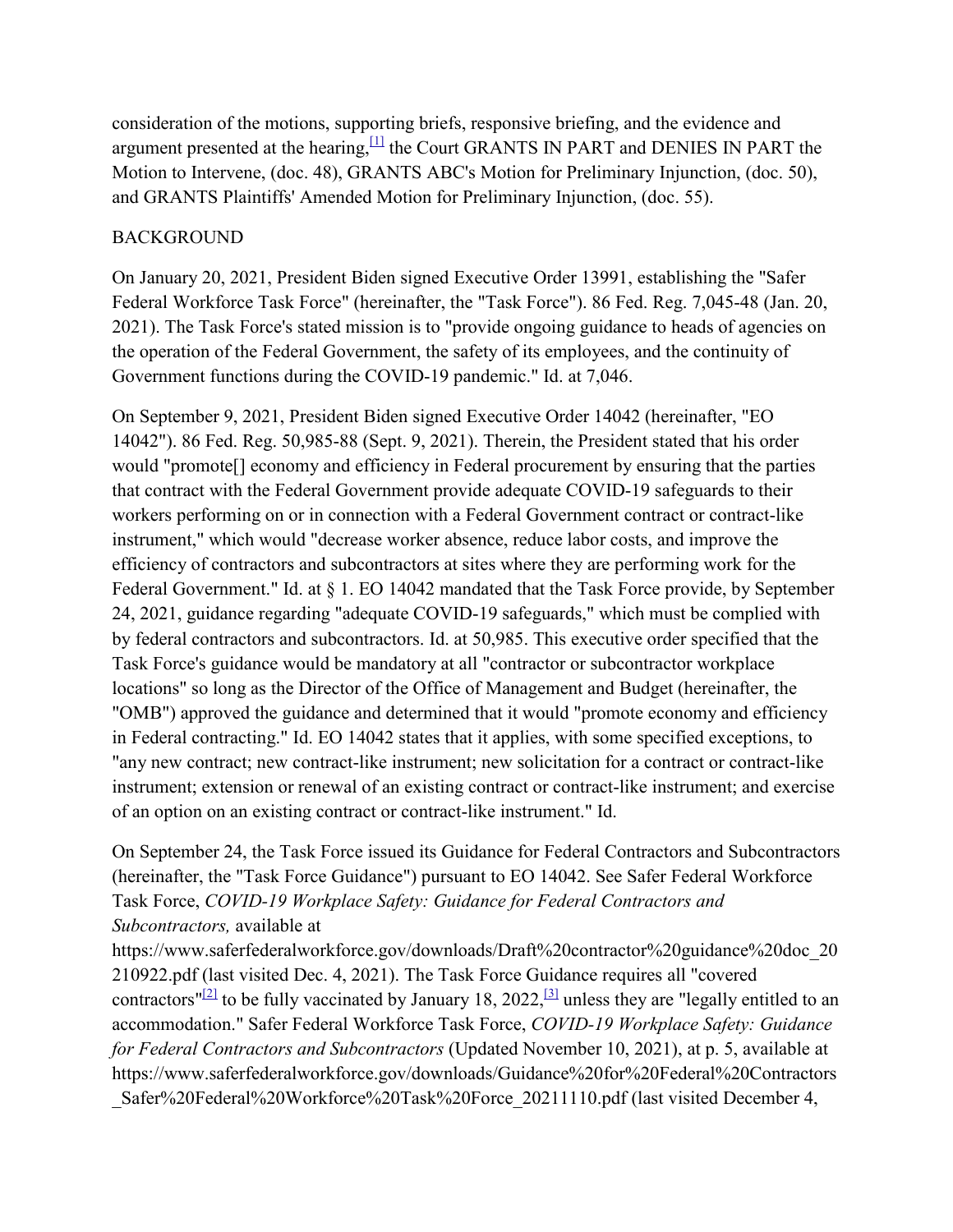2021). The Task Force Guidance applies to all "newly awarded covered contract[s]" at any location where covered contract employees work and it covers "any full-time or part-time employee of a covered contractor working on or in connection with a covered contract or working at a covered contractor workplace." Id. at pp. 3-5.

On September 28, the Director of the OMB issued a notice of her determination "that compliance by [f]ederal contractors and subcontractors with the COVID-19 workplace safety protocols detailed in th[e] [Task Force G]uidance will improve economy and efficiency by reducing absenteeism and decreasing labor costs for contractors and subcontractors working on or in connection with a Federal Government contract." 86 Fed. Reg. 53,691-92.

In order to implement the policies and requirements it established, EO 14042 directed the Federal Acquisition Regulatory Council (hereinafter, the "FAR Council") to "amend the Federal Acquisition Regulation to provide for inclusion in Federal procurement solicitations and contracts subject to this order [a] clause" requiring compliance with the Task Force Guidance (including the vaccination requirements). 86 Fed. Reg. 50,986. The Federal Acquisition Regulation (hereinafter, the "FAR") is the set of policies and procedures that governs the drafting and procurement processes of contracts for all executive agencies; it also contains standard solicitation provisions and contract clauses. See United States General Services Administration, Federal Acquisition Regulation (FAR), https://www.gsa.gov/policyregulations/regulations/federal-acquisition-regulation-far (last visited Dec. 4, 2021).

On September 30, 2021, the FAR Council issued a memo to various agencies, providing direction on when and how to use the new clause, (hereinafter, the "FAR Memo"). See FAR Council Guidance, https://www.whitehouse.gov/wp-content/uploads/2021/09/FAR-Council-Guidance-on-Agency-Issuance-of-Deviations-to-Implement-EO-14042.pdf (last visited Dec. 4, 2021). The FAR Memo explains that EO 14042 directed the FAR Council to "develop a contract clause requiring contractors and subcontractors . . . to comply with [the Task Force Guidance] and to provide initial policy direction to acquisition offices for use of the clause by recommending that agencies exercise their authority under FAR subpart 1.4, Deviations from the FAR." Id. at p. 2. According to the FAR Memo, "[t]he FAR Council has opened a case (FAR Case 2021-021, Ensuring Adequate COVID-19 Safety Protocols for Federal Contractors) to make appropriate amendments in the FAR to reflect the requirements of [EO 14042]," id. at p. 3, and it has "developed [a] clause"—which it included as an attachment to the memo—"pursuant to section 3(a) of the order to support agencies in meeting the applicability requirements and deadlines set forth in [EO 14042]," id. at p. 2. The attachment is entitled "FAR Deviation Clause . . . [52.223-99 Ensuring Adequate COVID-19 Safety Protocols for Federal Contractors . . .]," and it states, *inter alia:*

*(c) Compliance.* The Contractor shall comply with all guidance, including guidance conveyed through Frequently Asked Questions, as amended during the performance of this contract, for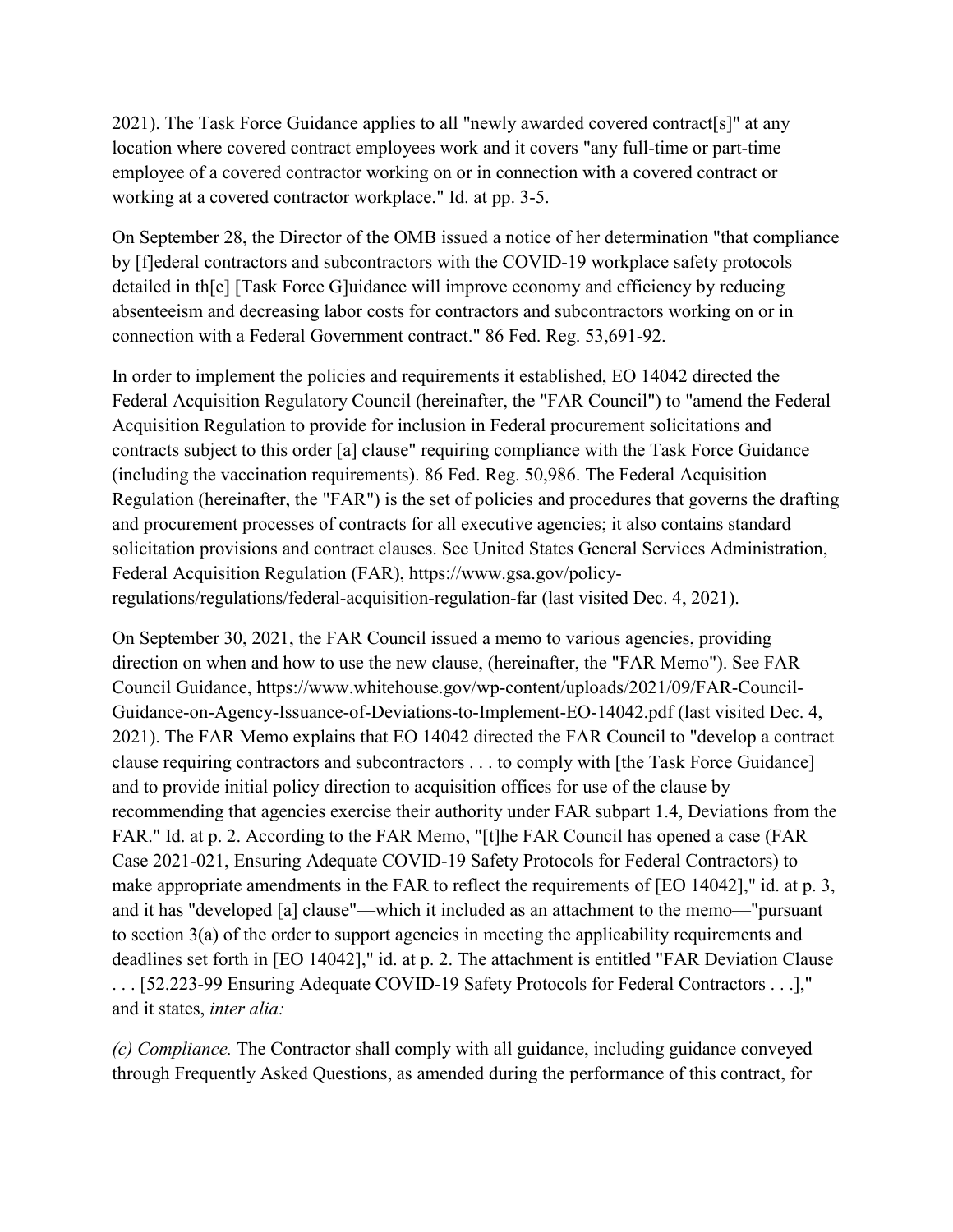contractor or subcontractor workplace locations published by the Safer Federal Workforce Task Force (Task Force Guidance) at *https:/www.saferfederalworkforce.gov/contractors/.*

*(d) Subcontracts.* The Contractor shall include the substance of this clause, including this paragraph (d), in subcontracts at any tier that exceed the simplified acquisition threshold, as defined in Federal Acquisition Regulation 2.101 on the date of subcontract award, and are for services, including construction, performed in whole or in part within the United States or its outlying areas.

Id. at pp. 4-5. The FAR Memo lists the types of solicitations and contracts in which the agencies "are *required* to include" the new clause, id. at p. 2 (emphasis added), but it also states that, "[t]o maximize the goal of getting more people vaccinated and decrease the spread of COVID-19, the Task Force *strongly encourages* agencies to apply the requirements of its guidance broadly, consistent with applicable law, by including the clause in" other types of contracts that are not otherwise covered by EO 14042, id. at p. 3 (emphasis added).

Plaintiffs filed their Complaint initiating this action on October 29, 2021, (doc. 1), and they filed their initial Motion for Preliminary Injunction on November 5, 2021, (doc. 19). On November 10, 2021, the OMB Director issued a revised Determination that (1) revoked the prior OMB Determination; (2) provided additional reasoning and support for how the Task Force Guidance will promote economy and efficiency in government contracting; (3) gave covered contractors additional time to comply with the vaccination requirement; and (4) provided a public comment period through December 16, 2021. See 86 Fed. Reg. 63,418. In light of the revised OMB Determination, Plaintiffs filed an Amended Complaint, (doc. 54), and an Amended Motion for Preliminary Injunction, (doc. 55). Meanwhile, the Proposed Intervenors filed their Motion to Intervene as Plaintiffs, (doc. 48), and their Motion for Preliminary Injunction, (doc. 50). All parties were given an opportunity to file responsive briefs and to present evidence and argument during the hearing on December 3, 2021.

During the hearing, Plaintiffs presented testimony from representatives of three universities within the University System of Georgia: Augusta University, Georgia Institute of Technology (hereinafter, "Georgia Tech"), and the University of Georgia (hereinafter, "UGA"). (See also doc. 55-12, p. 4 (these three institutions' federal contracts generated approximately \$736,968,899.00 in revenue in fiscal year 2021).) These witnesses each testified generally about their respective research institution's participation in and reliance on federal contracting, and they provided data regarding the number of employees who work on federal contracts at their institution and the amount of funds received by their institution as a result of its various federal contracts. (See, e.g., Transcript of Dec. 3, 2021 Hearing (hereinafter, "Tr."), pp. 22-27 (testimony of Michael Shannon, Vice President and Deputy Chief Business Officer at Georgia Tech, that Georgia Tech has roughly 16,000 employees who work on contracts with the Department of Defense, the Department of Commerce, the Department of Transportation, the Department of Health and Human Services, the National Aeronautics and Space Administration (hereinafter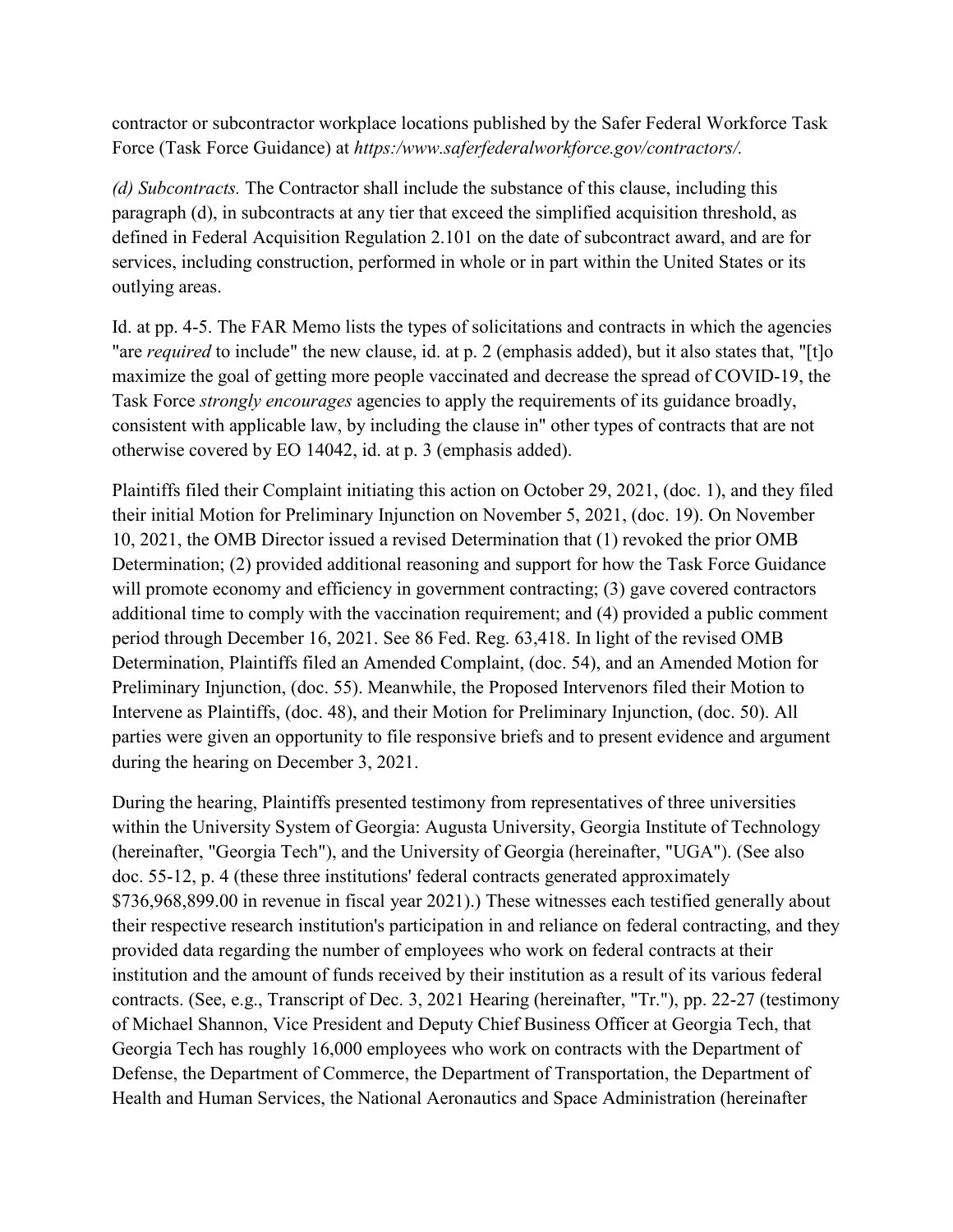"NASA"), the Centers for Disease Control, and other agencies, and, in fiscal year 2021, it received approximately \$664 million in federal contracts, which constitutes approximately 68% of its externally sponsored revenue); id. at pp. 67-70 (testimony of Jason Guilbeault, Director of Post-Award Services at Augusta University, that his institution receives over \$17 million per year on federal contracts, which represents about 10% of its total sponsored programs funding, and that it has roughly 5,802 employees working on federal contracts, which represents about 95% of its workforce); id. at p. 93 (testimony of Sige Burden, Senior Managing Director for Workforce Engagement at UGA, that UGA has 14,728 employees working on or in connection with federal contracts.) They also each provided even more detailed testimony about the laborious undertakings they have had to perform to comply with the mandate, particularly with the impending January 18 deadline. (See, e.g., id. at pp. 24-27 (testimony of Shannon that Georgia Tech had to "shift a tremendous amount of resources" in order to build a "team comprised of [members of the] information technology [department], [the human resources department], . . . medical and health services folks, [Georgia Tech's] legal team, [and its] emergency services folks" to "very, very rapidly" work to "create something that didn't exist"—a portal to "marry [human resources] data and medical data together"); id. at pp. 70 (testimony of Guilbeault about the data analytics he performed to identify the wide variety of employees who are covered by the mandate, and the software program he has helped implement to permit employees to log in and enter their vaccination information and a scan of their vaccine card or to log in and submit questions).) Finally, they testified to having a number of employees who have not yet provided proof they are vaccinated or are in the process of becoming vaccinated, and the concern it causes them that many employees will ultimately decline to be vaccinated, meaning the institution will ultimately be non-compliant and may lose valuable employees. (See, e.g., id. at pp. 30-33 (about 20% of Georgia Tech's employees who may be covered have not provided proof they are vaccinated); id. at pp. 71-72 (about 39% of Augusta State employees who may be covered have not provided proof); id. at pp. 92-93 (fewer than half of the University of Georgia's employees who may be covered have provided proof of vaccination).) The Court, which heard testimony from each of these witnesses about their background and job experience and was able to observe them during both direct and cross-examination, found these witnesses to be credible.

#### LEGAL AUTHORITY & DISCUSSION

#### I. Motion to Intervene

Pursuant to Federal Rule of Civil Procedure 24(a)(2), a party is permitted to intervene as of right if (1) its application to intervene is timely; (2) it has an interest relating to the property or transaction which is the subject of the action; (3) it is so situated that disposition of the action, as a practical matter, may impede or impair its ability to protect that interest; and (4) its interest is represented inadequately by the existing parties to the suit. [Tech. Training Assocs., Inc. v.](https://scholar.google.com/scholar_case?case=2065248450693425422&hl=en&as_sdt=6,33)  [Buccaneers Ltd. P'ship, 874 F.3d 692, 695-96 \(11th Cir. 2017\).](https://scholar.google.com/scholar_case?case=2065248450693425422&hl=en&as_sdt=6,33) Where a party is not entitled to intervene as of right, subsection (b) of Federal Rule of Civil Procedure 24 gives a court discretion to nonetheless permit the party to intervene, on timely motion, "when a statute of the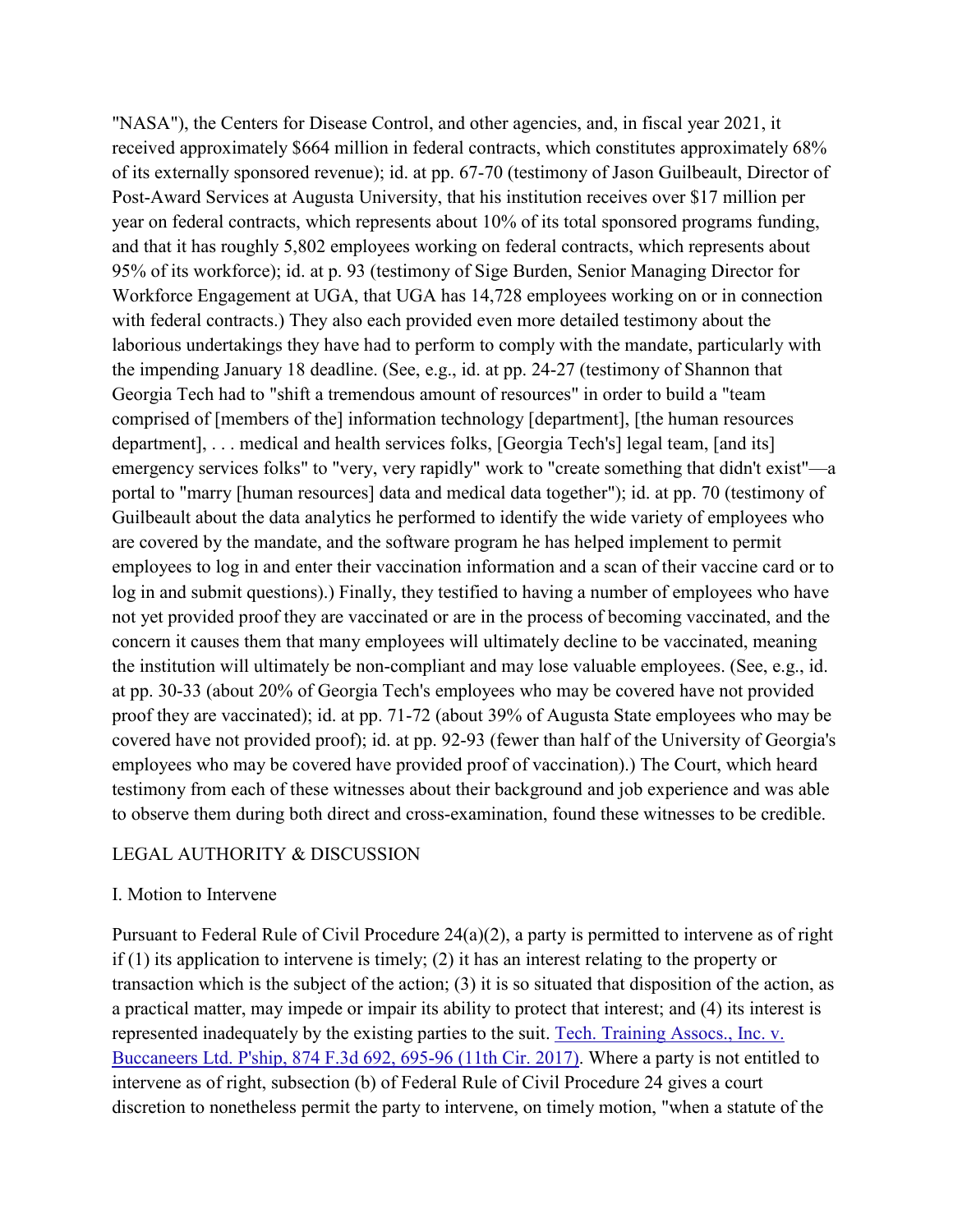United States confers a conditional right to intervene," or "when [the] applicant's claim or defense and the main action have a question of law or fact in common." Fed. R. Civ. P. 24(b). Accordingly, when there is no right to intervene under Rule 24(a), it is wholly within the Court's discretion to allow permissive intervention under Rule 24(b). Worlds v. Dep't of Health & [Rehab. Servs., 929 F.2d 591, 595 \(11th Cir. 1991\).](https://scholar.google.com/scholar_case?case=966219401199748693&hl=en&as_sdt=6,33) Subsection (b) of Rule 24 instructs only that the Court must "consider whether the intervention will unduly delay or prejudice the adjudication of the original parties' rights." Fed. R. Civ. P. 24(b)(3).

First, the Court finds that ABC, a trade organization representing tens of thousands of contractors and subcontractors that regularly bid on and work on federal contracts for services, (doc. 49-1, pp. 2-3), has an interest relating to the transaction which is the subject of the action. See [N.Y.](https://scholar.google.com/scholar_case?case=810088152429685982&hl=en&as_sdt=6,33)  [Pub. Interest Research Grp. v. Regents of Univ. of N.Y., 516 F.2d 350, 352 \(2d Cir.](https://scholar.google.com/scholar_case?case=810088152429685982&hl=en&as_sdt=6,33)  [1975\)](https://scholar.google.com/scholar_case?case=810088152429685982&hl=en&as_sdt=6,33) (intervening organizations may properly assert the interests of their members). That interest is described in detail in Discussion Section II, infra, where the Court explains its conclusion that ABC has standing. Next, the Court finds that ABC's ability to protect its interests would be impaired without intervention. In ABC's own words, "in the event that the Proposed Intervenors cannot intervene[,] and this Court issues an adverse decision, the Proposed Intervenors will have no further recourse" and it members will have to comply with EO 14042, (doc. 49, p. 16), which— as explained throughout this Order—the Court finds costly, laborious and likely to result in a reduction in available members of the workforce. See [Huff v. Comm'r of](https://scholar.google.com/scholar_case?case=6559701722056709112&hl=en&as_sdt=6,33)  [IRS, 743 F.3d 790, 800 \(11th Cir. 2014\)](https://scholar.google.com/scholar_case?case=6559701722056709112&hl=en&as_sdt=6,33) ("All that is required under Rule 24(a)(2) is that the would-be intervenor be practically disadvantaged by his exclusion from the proceedings."). Additionally, the Motion to Intervene was timely. ABC filed its Motion to Intervene roughly twenty days after Plaintiffs filed suit and prior to any substantive decisions having been made by the Court. At the time the Motion to Intervene was filed, Defendants had not yet responded (or been required to respond) to any substantive requests for relief in the case. Indeed, the day after ABC filed its Motion to Intervene, Plaintiffs filed their Amended Complaint (and Amended Motion for Preliminary Injunction), superseding their prior pleadings. Finally, the Court finds that ABC's interests are represented inadequately by the existing Plaintiffs. ABC represents private entities, many of whom are considered small businesses, while the Plaintiffs are all governmental officials, entities, and agencies. ABC seeks to assert a clam for violation of the Small Business Regulatory Enforcement Fairness Act, which the existing Plaintiffs have not asserted (and may not be able to assert even if they desired to do so). (See doc. 48-1, p. 40.) Additionally, the evidence presented to the Court indicates that ABC's members generally bid on and perform different types of contracts as compared to the wider-ranging types of contracts the Plaintiffs typically bid on and perform, and Plaintiffs and ABC also have different administrative systems and costs when it comes to managing their employees and workforce. Accordingly, ABC's members (as private entities) have economic interests and concerns that differ from those of the Plaintiffs.<sup>[\[4\]](https://scholar.google.com/scholar_case?case=10756917763590537275&hl=en&as_sdt=6,33#%5B4%5D)</sup> See, e.g., Kleissler v. United States Forest Serv., 157 F.3d 964, 973-74 (3d) [Cir. 1988\)](https://scholar.google.com/scholar_case?case=9558643714340031438&hl=en&as_sdt=6,33) ("[T]he government represents numerous complex and conflicting interests in matters of this nature. The straightforward business interests asserted by intervenors here may become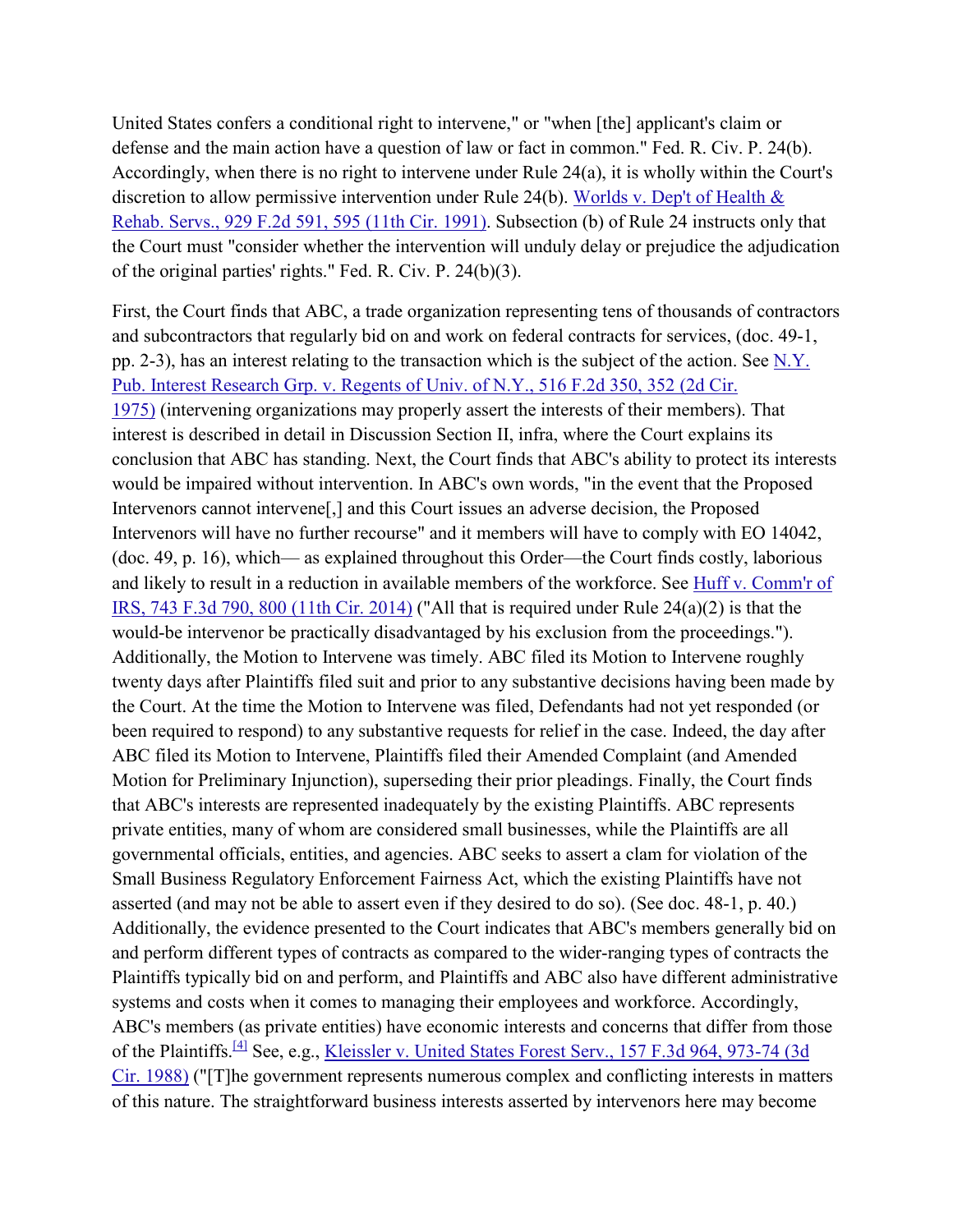lost in the thicket of sometimes inconsistent governmental policies."); W. Energy Alliance v. [Zinke, 877 F.3d 1157, 1168 \(10th Cir. 2017\)](https://scholar.google.com/scholar_case?case=6974963184041070213&hl=en&as_sdt=6,33) ("Also, we have held that the government cannot adequately represent the interests of a private intervenor and the interests of the public.").

ABC-Georgia, however, has failed to show that it has standing to bring the claims it seeks to assert in its proposed complaint. No evidence was presented to show that any specific member of the chapter would have standing (i.e., no evidence was presented showing that any member regularly bids on or performs contracts that would be covered under EO 14042, much less that any member wishes to bid on any upcoming contracts that would be covered by EO 14042 but believes it cannot feasibly do so due to the vaccine requirement).

In light of the foregoing, the Court finds that ABC is entitled to intervene as of right in this case pursuant to Federal Rule of Civil Procedure 24(a). Even if it were not permitted to intervene as of right, the Court would exercise its discretion pursuant to subsection (b) of Rule 24 to permit it to intervene because, for the reasons described above, its claims and the main action "have a question of law or fact in common," Fed. R. Civ. P. 24(b), and its intervention will not result in any undue delay or prejudice to the adjudication of the original parties' rights. The Court, however, finds that ABC-Georgia lacks standing to assert its claims and thus is not entitled to intervene. Accordingly, the Court GRANTS IN PART and DENIES IN PART the Motion to Intervene. (Doc. 48.)

# II. Standing

"[The] standing doctrine . . . requir[es] plaintiffs to `alleg[e] such a personal stake in the outcome of the controversy as to . . . justify [the] exercise of the court's remedial powers on [their] behalf.'" [Town of Chester, N.Y. v. Laroe Estates, Inc., 137 S. Ct. 1645, 1650](https://scholar.google.com/scholar_case?case=3565491155795845975&hl=en&as_sdt=6,33)  [\(2017\)](https://scholar.google.com/scholar_case?case=3565491155795845975&hl=en&as_sdt=6,33) (quoting [Simon v. E. Ky. Welfare Rights Org., 426 U.S. 26, 38 \(1976\)\)](https://scholar.google.com/scholar_case?case=18352907181422138211&hl=en&as_sdt=6,33). To establish Article III standing a plaintiff must show that it: "(1) suffered an injury in fact, (2) that is fairly traceable to the challenged conduct of the defendant, and (3) that is likely to be redressed by a favorable judicial decision." [Spokeo v. Robins, 578 U.S. 330, 338 \(2016\).](https://scholar.google.com/scholar_case?case=11810453531811593153&hl=en&as_sdt=6,33)

Defendants have focused much of their standing challenge on arguing that Plaintiffs have not "provide[d] [any] evidence that they are (1) parties to a federal contract that already has the challenged clause; or (2) parties to an existing covered contract that is up for an option, extension, or renewal that must include the clause," and that they have not "identiffied] any specific, covered solicitations that they plan to bid on or contracts that they plan to enter into in the immediate future." (Doc. 63, p. 3.) Notably, however, prior to the hearing, Plaintiffs filed the "Supplemental Declaration of Michael Shannon," which shows that Georgia Tech is a finalist in response to a solicitation, in excess of \$250,000, issued by NASA. (Hearing Exhibit (hereinafter, "Exh.") P-22 (also available at doc. 76-1).) According to the Declaration (and as confirmed during Mr. Shannon's live testimony at the hearing and supported by exhibits to his Supplemental Declaration), in October 2021, "the solicitation was amended to include Federal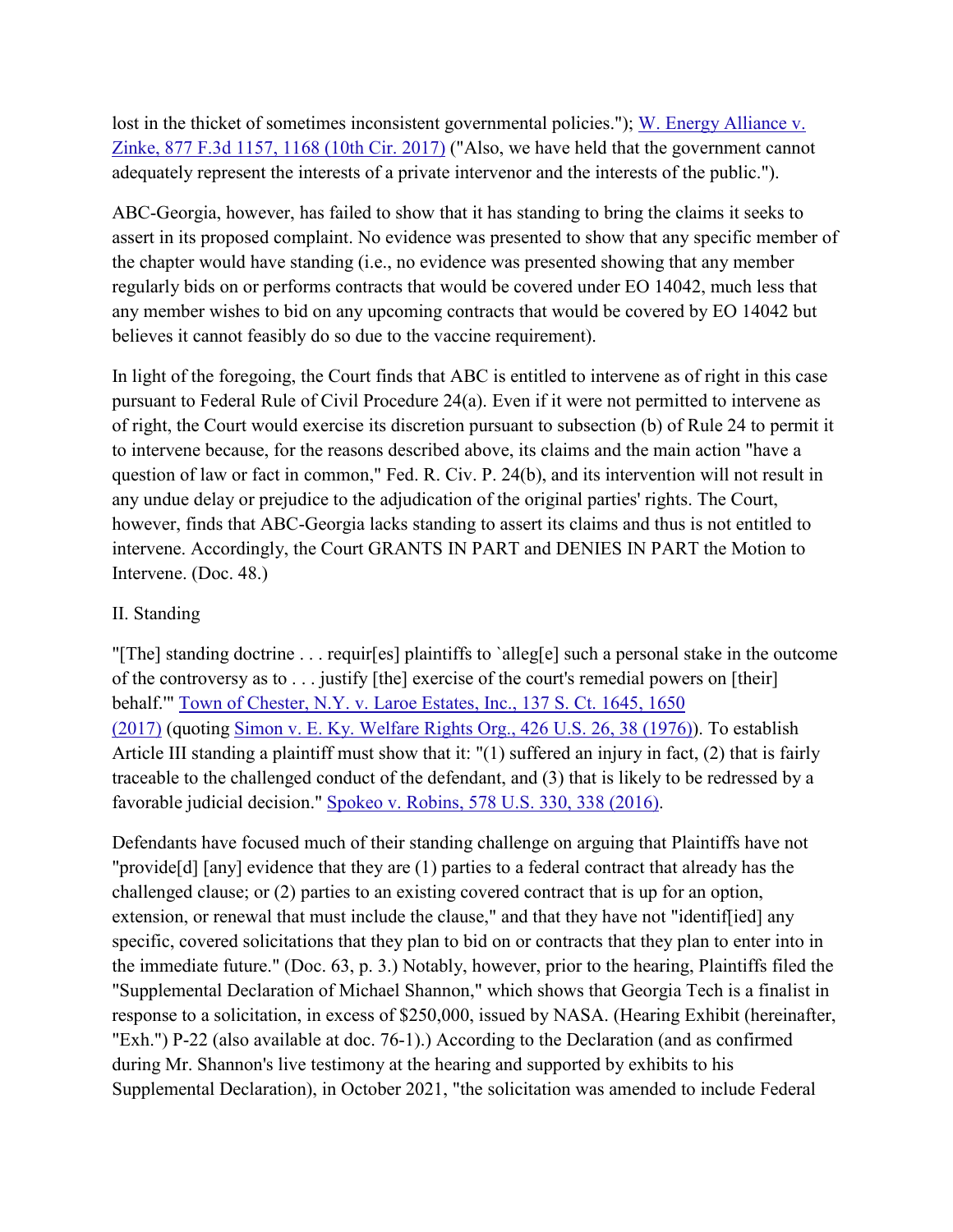Acquisition Regulation (FAR) clause 52.223-99" and "Georgia Tech was required to agree to FAR clause 52.223-99 to maintain its eligibility for the contract award pursuant to the NASA solicitation." (Id.; see also Tr., pp. 23-24, 43) Accordingly, Plaintiff Board of Regents of the University System of Georgia has standing because it has shown that one of its institutions (Georgia Tech) is a finalist for a contract with NASA and it has been advised that, if it is awarded the contract, the at-issue clause must be included in the contract.<sup>[5]</sup>

Additionally, ABC, which the Court permits, through this Order, to intervene as a Plaintiff, has standing. An organization may sue "on behalf of its members when: (a) its members would otherwise have standing to sue in their own right; (b) the interests it seeks to protect are germane to the organization's purpose; and (c) neither the claim asserted nor the relief requested requires the participation of individual members in the lawsuit." [Greater Birmingham Ministries v. Sec'y](https://scholar.google.com/scholar_case?case=16943424445909831490&hl=en&as_sdt=6,33)  [of Ala., 992 F.3d 1299 \(11th Cir. 2021\).](https://scholar.google.com/scholar_case?case=16943424445909831490&hl=en&as_sdt=6,33) ABC, a construction industry trade association, has provided sworn declarations showing that at least two of its members "intended to bid" on specified upcoming federal construction projects, but, following EO 14042, have concluded that it is not practical for them to do so because they likely will not have sufficient employees to perform the job if they enter into a contract that requires all of the covered employees to be vaccinated. (See Exh. ABC-3 (declaration of President of McKelvey Mechanical, Inc., explaining that his company, which is a member of ABC, "traditionally bids many federal projects per year and usually performs 4-6 per year," but a majority of his employees are not vaccinated and many unvaccinated employees have stated that they will quit if they are required to be vaccinated); see also Exh. ABC-2 (declaration of Executive Vice President of Cajun Industries Holdings, LLC, explaining that there are "a number of forthcoming solicitations by the Army for construction projects of the type that Cajun would normally bid upon and perform, and which [it] desire[s] to bid for" but because the projects would fall under EO 14042, it will likely be unable to bid because it has reason to believe that many of its unvaccinated workers (over half its total workforce) will quit if they are required to be vaccinated).) ABC also provided evidence—using information gathered from the General Services Administration's Website for federal contracts—that the federal government frequently and routinely issues solicitations and pre-solicitations for bids on construction contracts (which ABC's members would normally bid on and be qualified to perform) that would be covered by EO 14042. (Exh. ABC-4.) Coupling that evidence with the sworn testimony provided by ABC, the Court finds that ABC has members that would otherwise have standing to sue in their own right. The Court also concludes that, as a trade association for thousands of contractors, the interests ABC seeks to protect in this lawsuit are germane to its purpose. The Court also finds that neither the claims asserted nor the relief requested (declaratory and injunctive relief) require the participation of individual members in the lawsuit. [Greater Birmingham Ministries, 992 F.3d at 1316 n.29](https://scholar.google.com/scholar_case?case=16943424445909831490&hl=en&as_sdt=6,33) ("[P]rospective relief weigh[s] in favor of finding that associational standing exists."). Accordingly, ABC has standing.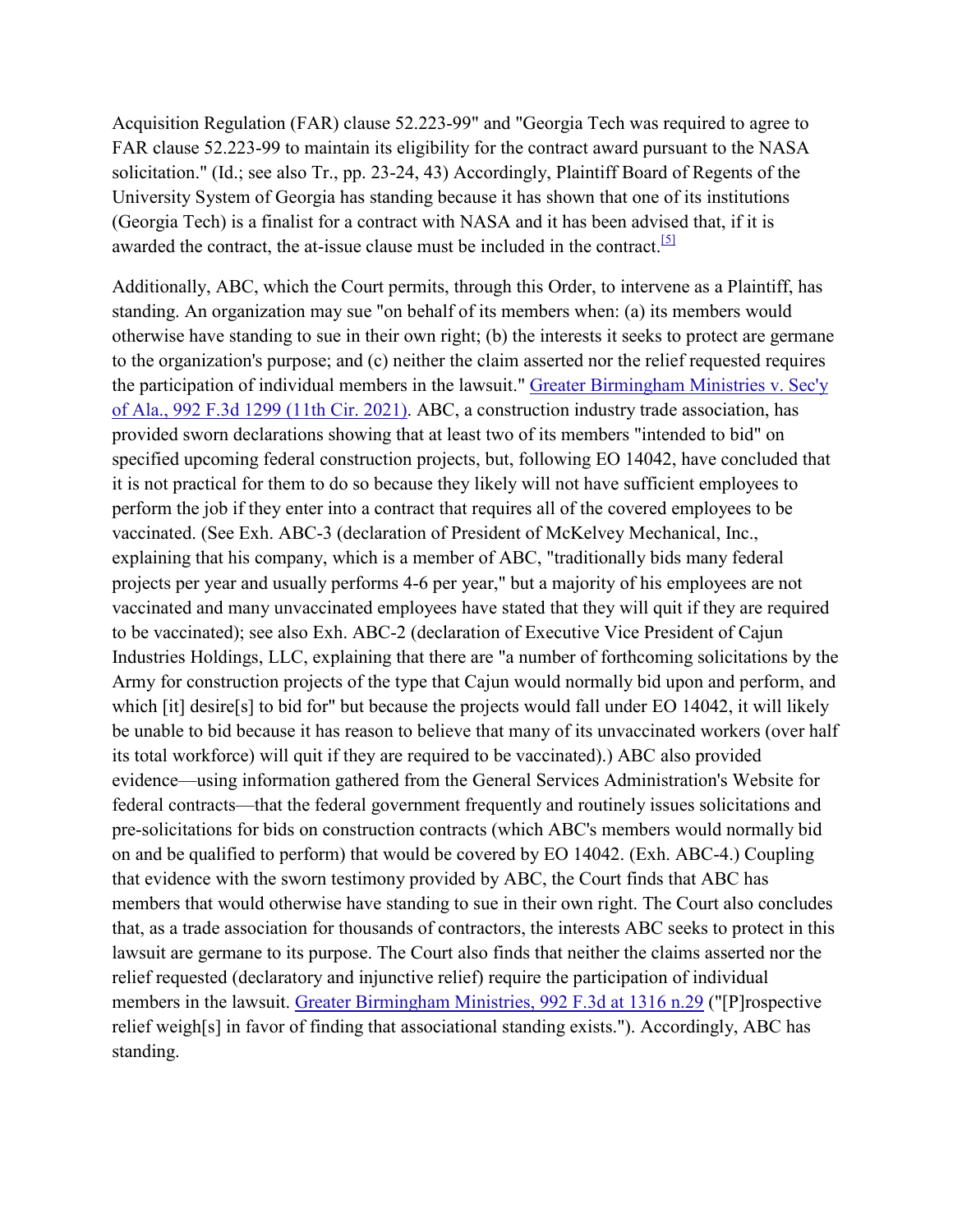It is well-established that, where there are multiple parties petitioning for injunctive relief, "[o]nly one petitioner needs to have standing to authorize review." [Massachusetts v. E. P.A., 549](https://scholar.google.com/scholar_case?case=18363956969502505811&hl=en&as_sdt=6,33)  [U.S. 497, 498 \(2007\);](https://scholar.google.com/scholar_case?case=18363956969502505811&hl=en&as_sdt=6,33) see also [Town of Chester, 137 S. Ct. at 1650.](https://scholar.google.com/scholar_case?case=3565491155795845975&hl=en&as_sdt=6,33) Here, two parties petitioning for declaratory and injunctive relief (ABC and the Board of Regents of the University System of Georgia) have standing; accordingly, Defendants' challenge to the lawsuit on this ground fails.

Even without these showings about specific bids and/or contracts, the Court would be inclined to find that Article III standing exists based on the ample evidence (including declarations and live testimony presented at the hearing) showing that the State Plaintiffs (including many of their agencies) and members of ABC (as described in the preceding paragraph) routinely enter into contracts that would be covered by EO  $14042$ , <sup>[6]</sup> have current contracts that could easily fall under the requirements of EO 14042 (if, for instance, they are renewed, modified, or have options that are exercised), and have shown that they would typically continue to seek out contract opportunities with the federal government that now will be covered by EO 14042. (See, e.g., doc. 55-6 (University of Idaho has federal contracts totaling approximately \$22 million per year, based on average of last three years); doc. 55-10 (Utah Department of Health has federal contracts totaling \$811,000); doc. 55-14 (Alabama Department of Agriculture and Industries has federal contracts and has leased land to the United States Department of Agriculture continuously for the past 26 years).) See [Adarand Contractors, Inc. v. Pena, 515 U.S. 200, 211](https://scholar.google.com/scholar_case?case=2147006255844490323&hl=en&as_sdt=6,33)  [\(1995\)](https://scholar.google.com/scholar_case?case=2147006255844490323&hl=en&as_sdt=6,33) (When a claim involves a challenge to a future contracting opportunity, the pertinent question for determining whether an alleged injury is sufficiently imminent is whether Plaintiffs "ha[ve] made an adequate showing that sometime in the relatively near future [they]will bid on another Government contract [of the type at issue in the case].").

Based on all the foregoing, the Court concludes that Plaintiffs have standing. The Court addresses the parties' debate over whether Plaintiffs have shown a sufficient injury-in-fact at length in Discussion Section III.C, infra, and, for the reasons provided therein, concludes that a sufficient injury has been shown.

# III. Motions for Preliminary Injunction

# A. Standard of Review

To be entitled to a preliminary injunction, Plaintiffs must show: (1) a substantial likelihood of ultimate success on the merits; (2) an injunction or protective order is necessary to prevent irreparable injury; (3) the threatened injury outweighs the harm the injunction would inflict on the non-movant; and (4) the injunction or protective order would not be adverse to the public interest. [Schiavo ex rel. Schindler v. Schiavo, 403 F.3d 1223, 1225-26 \(11th Cir. 2005\).](https://scholar.google.com/scholar_case?case=11457574767744851176&hl=en&as_sdt=6,33) In the Eleventh Circuit, an "injunction is an extraordinary and drastic remedy not to be granted unless the movant clearly established the `burden of persuasion' as to the four requisites." [Horton v.](https://scholar.google.com/scholar_case?case=9815365734681342603&hl=en&as_sdt=6,33)  [City of Augustine, 272 F.3d 1318, 1326 \(11th Cir. 2001\).](https://scholar.google.com/scholar_case?case=9815365734681342603&hl=en&as_sdt=6,33) If a plaintiff succeeds in making such a showing, then "the court may grant injunctive relief, but the relief must be no broader than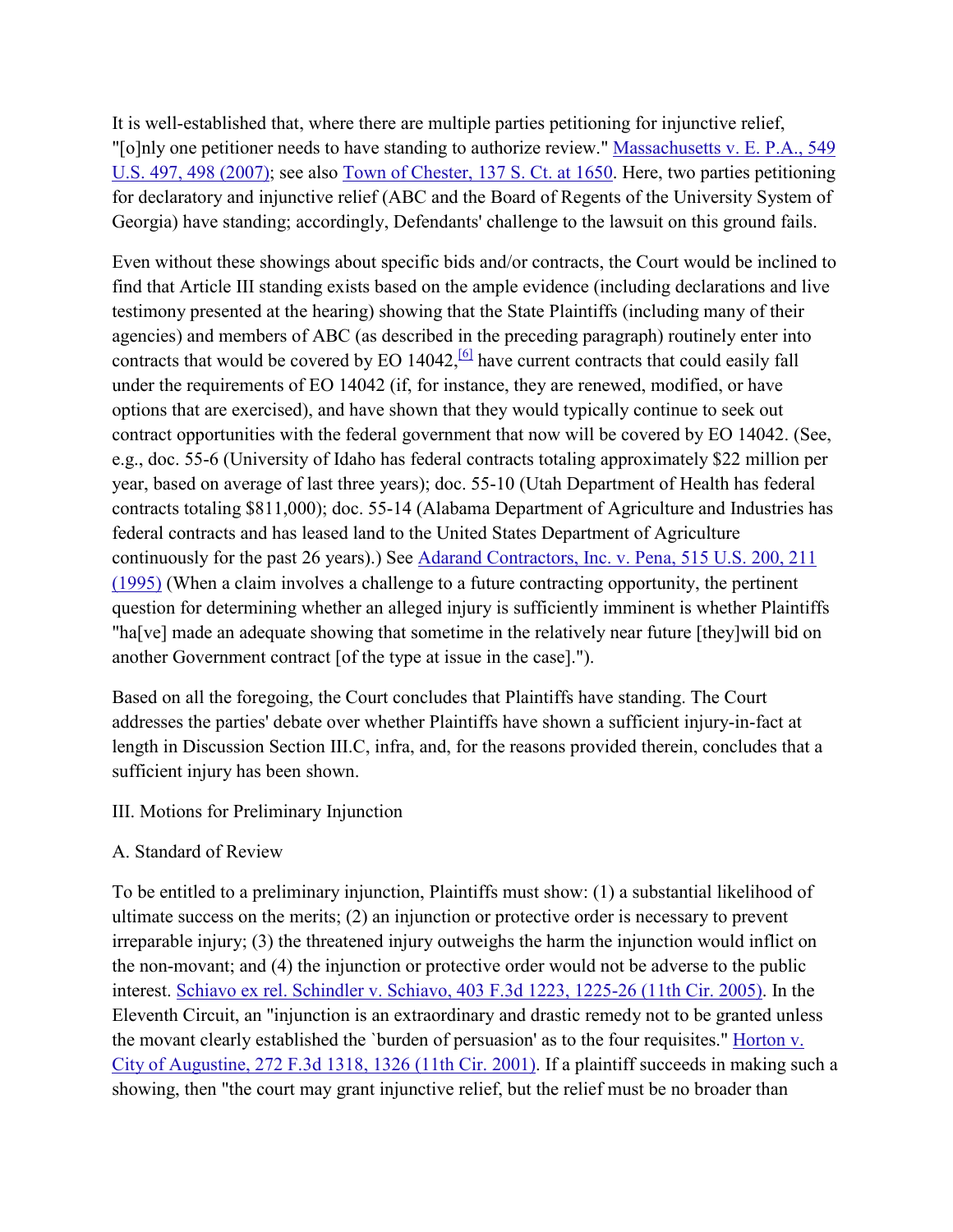necessary to remedy the constitutional violation." Newman v. Alabama, 683 F.2d 1312, 1319 [\(11th Cir. 1982\).](https://scholar.google.com/scholar_case?case=17679731181767496979&hl=en&as_sdt=6,33)

B. Likelihood of Success on the Merits

The likelihood of success on the merits is generally considered the most important of the four factors. [Garcia-Mir v. Meese, 781 F.2d 1450, 1453 \(11th Cir. 1986\).](https://scholar.google.com/scholar_case?case=3193670959220654885&hl=en&as_sdt=6,33) If Plaintiffs cannot satisfy their burden with respect to this factor, the Court need not consider the other three factors. [GeorgiaCarry.Org, Inc. v. U.S. Army Corps of Eng'rs, 788 F.3d 1318, 1329 \(11th Cir.](https://scholar.google.com/scholar_case?case=15590375228907417509&hl=en&as_sdt=6,33)  [2015\).](https://scholar.google.com/scholar_case?case=15590375228907417509&hl=en&as_sdt=6,33) Although Plaintiffs raise multiple claims against Defendants, Plaintiffs need only show a substantial likelihood of success on the merits on one claim. See Schiavo, 357 F. Supp. 2d at 1383, *aff'd* [403 F.3d 1223 \(11th Cir. 2005\)](https://scholar.google.com/scholar_case?case=11457574767744851176&hl=en&as_sdt=6,33) (noting that "[t]o obtain temporary injunctive relief, [the plaintiffs] must show a substantial likelihood of success on at least one claim").

1. Whether the Procurement Act Authorized the President to Issue EO 14042

The President expressly relied on the Federal Property and Administrative Services Act, 40 U.S.C. § 101 et seq. (hereinafter, the "Procurement Act"), for his authority to issue EO 14042 "in order to promote economy and efficiency in procurement by contracting with sources that provide adequate COVID-19 safeguards for their workforce." 86 Fed. Reg. 50,985-88. The Procurement Act was "designed to centralize Government property management and to introduce into the public procurement process the same flexibility that characterizes such transactions in the private sector. These goals can be found in the terms `economy' and `efficiency' which appear in the statute and dominate the sparse record of the congressional deliberations." Am. [Fed'n of Labor and Congress of Indus. Orgs. v. Kahn, 618 F.2d 784, 787-88 \(D.C. Cir.](https://scholar.google.com/scholar_case?case=7762467649943522525&hl=en&as_sdt=6,33)   $1979$ .<sup>[7]</sup> In Khan, the Court of Appeals for the District of Columbia Circuit examined the history of and apparent congressional intent behind the Procurement Act, and stated its belief that, "by emphasizing the leadership role of the President in setting Government-wide procurement policy on matters common to all agencies, Congress intended that the President play a direct and active part in supervising the Government's management functions." Id. at 788. The court acknowledged that, "To define the President's powers under Section 205(a) [(40 U.S.C. § 121(a))], some content must be injected into the general phrases `not inconsistent with' the [Procurement Act] and `to effectuate the provisions' of the Act." Id. After considering the Procurement Act's emphasis on promoting "economy" and "efficiency" and ensuring contracts are awarded on terms that are "most advantageous to the Government, price and other factors considered," the Kahn court stated that the Procurement Act "grants the President particularly direct and broad-ranging authority over those larger administrative and management issues that involve the Government as a whole. And that direct presidential authority should be used in order to achieve a flexible management system capable of making sophisticated judgments in pursuit of economy and efficiency." Id. at 789.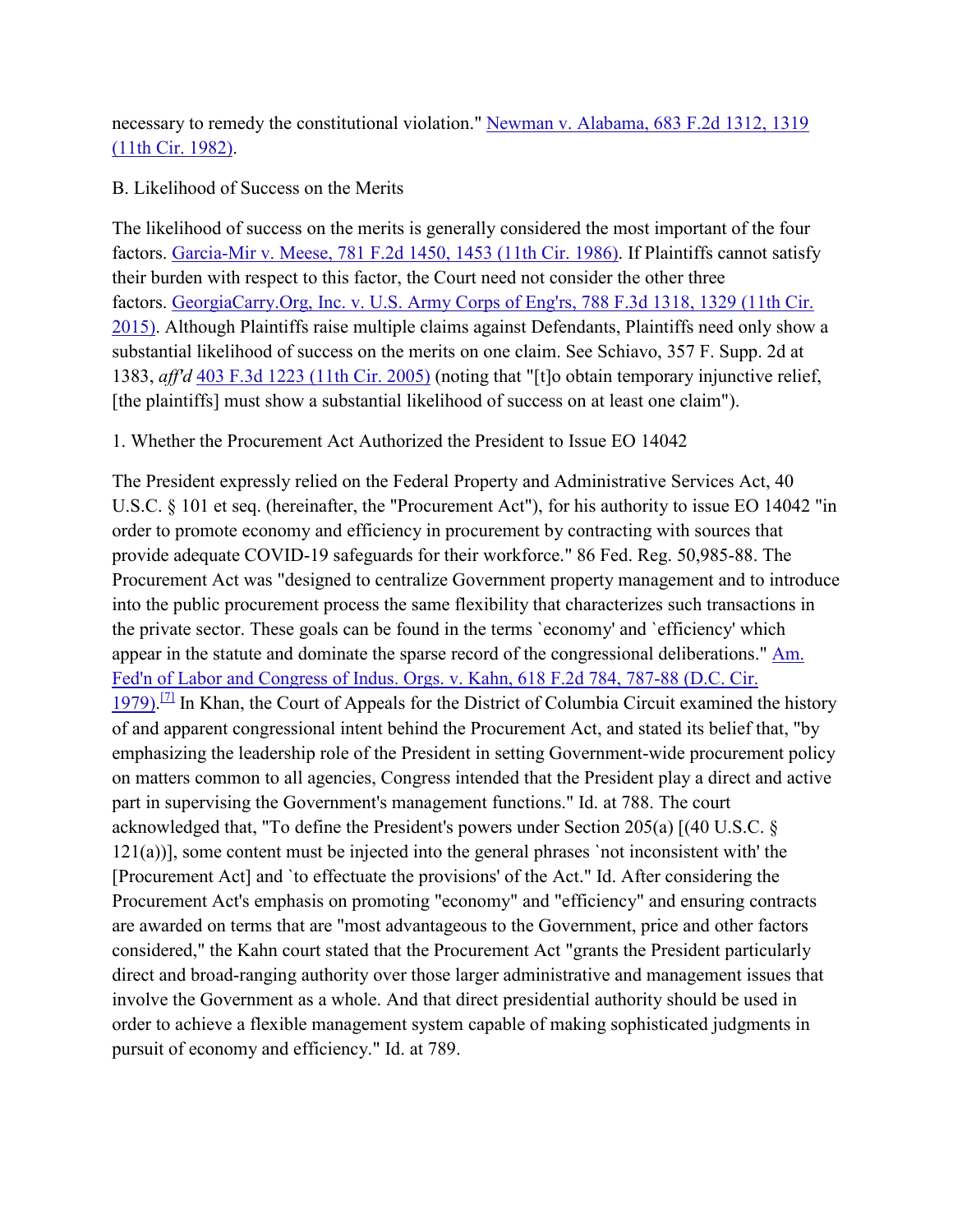While the Procurement Act explicitly and unquestionably bestows some authority upon the President, the Court is unconvinced, at this stage of the litigation, that it authorized him to direct the type of actions by agencies that are contained in EO 14042. Pursuant to clear United States Supreme Court precedent, Congress is expected to "speak clearly" when authorizing the exercise of powers of "vast economic and political significance." [Ala. Ass'n of Realtors v. HHS, 141 S.](https://scholar.google.com/scholar_case?case=550234162675171904&hl=en&as_sdt=6,33)  [Ct. 2485, 2489 \(2021\)](https://scholar.google.com/scholar_case?case=550234162675171904&hl=en&as_sdt=6,33) (quotations omitted); see also Utility Air Regul. [Grp. v. E.P.A., 573 U.S.](https://scholar.google.com/scholar_case?case=5508189020577131514&hl=en&as_sdt=6,33)  [302, 324 \(2014\).](https://scholar.google.com/scholar_case?case=5508189020577131514&hl=en&as_sdt=6,33) The Court has already described in detail the extreme economic burden the Plaintiffs have suffered and will continue to suffer in endeavoring to comply with EO 14042 (not to mention the impediment it will likely pose to some Plaintiffs' (in particular, ABC's members') ability to continue to perform federal contract work). Additionally, the direct impact of EO 14042 goes beyond the administration and management of procurement and contracting; in its practical application (requiring a significant number of individuals across the country working in a broad range of positions and in numerous different industries to be vaccinated or face a serious risk of losing their job), it operates as a regulation of public health. It will also have a major impact on the economy at large, as it limits contractors' and members of the workforce's ability to perform work on federal contracts. Accordingly, it appears to have vast economic and political significance.

The issue, then, is whether Congress, through the Procurement Act, has "clearly" authorized the President to issue the directives contained in EO 14042, or whether, instead, EO 14042 "bring[s] about an enormous and transformative expansion in . . . regulatory authority without clear congressional authorization," Utility Air Regul. [Grp., 573 U.S. at 324.](https://scholar.google.com/scholar_case?case=5508189020577131514&hl=en&as_sdt=6,33) Looking to the Kahn court for guidance, the Court considers whether EO 14042 fits within Congress's grant to the President, through the Procurement Act, of "particularly direct and broad-ranging authority over those larger *administrative and management issues* . . . that . . . should be used in order *to achieve a flexible management system* capable of making sophisticated judgments in pursuit of economy and efficiency." [Kahn, 618 F.2d at 789](https://scholar.google.com/scholar_case?case=7762467649943522525&hl=en&as_sdt=6,33) (emphases added). The Court finds that Plaintiffs have a likelihood of proving that Congress, through the language it used, did not clearly authorize the President to issue the kind of mandate contained in EO 14042, as EO 14042 goes far beyond addressing administrative and management issues in order to promote efficiency and economy in procurement and contracting, and instead, in application, works as a regulation of public health,  $[8]$  which is not clearly authorized under the Procurement Act.  $[9]$ 

Even if, however, EO 14042 did not trigger the specific requirement that Congress "speak clearly" in authorizing the challenged executive action, the Court additionally finds that Plaintiffs have a likelihood of proving that EO 14042 does not have a sufficient nexus to the purposes of the Procurement Act and thus does not fall within the authority actually granted to the President in that Act.

For essentially the same reasons recited in the preceding subsection, the Court finds that the directives contained within EO 14042 were not authorized by the Procurement Act. Defendants claim that, "[t]o anyone who has lived through the COVID-19 pandemic and its resulting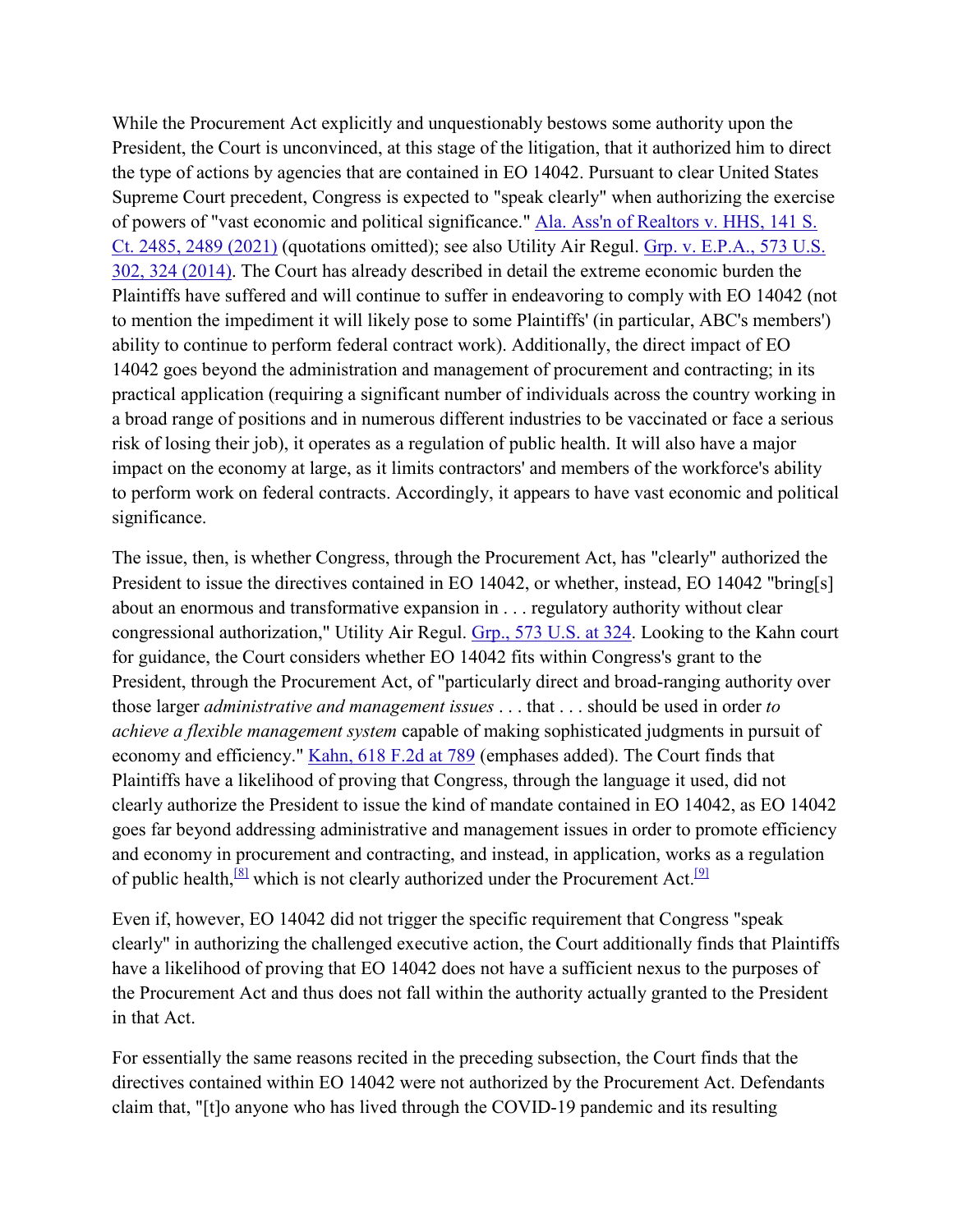economic turmoil, the nexus between reducing the spread of COVID-19 and economy and efficiency is self-evident." (Doc. 63, p. 16.) They emphasize EO 14042's explanation that "[the] safeguards [in the Task Force Guidance] will decrease the spread of COVID-19, which will decrease work absence, reduce labor costs, and improve the efficiency of contractors and subcontractors" and they argue that this "easily satisfies [the] lenient standard" of a sufficiently close nexus between the executive order and the purpose of the Procurement Act. (Id. (quoting 86 Fed. Reg. 50,985-88).) Defendants are correct that the President has typically been afforded deference when courts review executive orders issued pursuant to the Procurement Act. See, e.g., [Chamber of Com. v. Reich, 74 F.3d 1322, 1333 \(D.C. Cir. 1996\)](https://scholar.google.com/scholar_case?case=4028150111619628079&hl=en&as_sdt=6,33) ("The President's authority to pursue `efficient and economic' procurement . . . certainly reach[es] beyond any narrow concept of efficiency and economy in procurement.") (collecting examples). However, that deference was expressly *not* intended to operate as "a blank check for the President to fill in at his will." [Kahn, 618 F.2d at 793.](https://scholar.google.com/scholar_case?case=7762467649943522525&hl=en&as_sdt=6,33) The President's directives still must be "*reasonably* related" to the purposes of the [Procurement Act, Liberty Mut. Ins. Co. v. Friedman, 639 F.2d 164, 170 \(4th](https://scholar.google.com/scholar_case?case=4073221781060684339&hl=en&as_sdt=6,33)  [Cir. 1981\)](https://scholar.google.com/scholar_case?case=4073221781060684339&hl=en&as_sdt=6,33) (emphasis added), and Defendants have not cited to a case upholding the use of the Procurement Act "to promulgate such a wide and sweeping public health regulation as mandatory vaccination for all federal contractors and subcontractors," [Kentucky v. Biden, 2021](https://scholar.google.com/scholar_case?about=3165732261322186919&hl=en&as_sdt=6,33)  [WL 5587446, at \\*9.](https://scholar.google.com/scholar_case?about=3165732261322186919&hl=en&as_sdt=6,33) Nor have Defendants cited to a case upholding some action or requirement undertaken pursuant to the Procurement Act that the Court finds analogous to the mandates in EO 14042. While the Court is aware of cases where courts have held that a variety of types of executive orders were authorized under the Procurement Act, none have involved measures aimed at public health and none have involved the level of burdens implicated by EO 14042, which has already required and will continue to require extensive and costly administrative work by employers and will force at least some individuals to choose between getting medical treatment that they do not want or losing their job (and facing limited job replacement options due to the mandate). Cf. [UAW-Labor Emp. & Training Corp. v. Chao, 325 F.3d 360, 366-67](https://scholar.google.com/scholar_case?case=2178011131718057495&hl=en&as_sdt=6,33)  [\(D.C. Cir. 2003\)](https://scholar.google.com/scholar_case?case=2178011131718057495&hl=en&as_sdt=6,33) (sufficiently close nexus between Procurement Act and executive order requiring federal contractors to post notices at all of their facilities informing employees of rights under federal labor law that protect employees from being forced to join a union or to pay mandatory dues for costs unrelated to representational activities); [Kahn, 618 F.2d at 786-](https://scholar.google.com/scholar_case?case=7762467649943522525&hl=en&as_sdt=6,33) [87](https://scholar.google.com/scholar_case?case=7762467649943522525&hl=en&as_sdt=6,33) (sufficiently close nexus between Procurement Act and executive order that required certain federal contractors to comply with wage and price controls). Following the Defendants' logic and reasoning, the Procurement Act would be construed to give the President the right to impose virtually any kind of requirement on businesses that wish to contract with the Government (and, thereby, on those businesses' employees) so long as he determines it could lead to a healthier and thus more efficient workforce or it could reduce absenteeism. Simply put, EO 14042's directives and resulting impact radiate too far beyond the purposes of the Procurement Act and the authority it grants to the President. Accordingly, the Court concludes, based on the limited record before it, that Plaintiffs are more likely than Defendants to succeed on the issue of whether there is a sufficiently close nexus between EO 14042 and the purposes of the Procurement Act.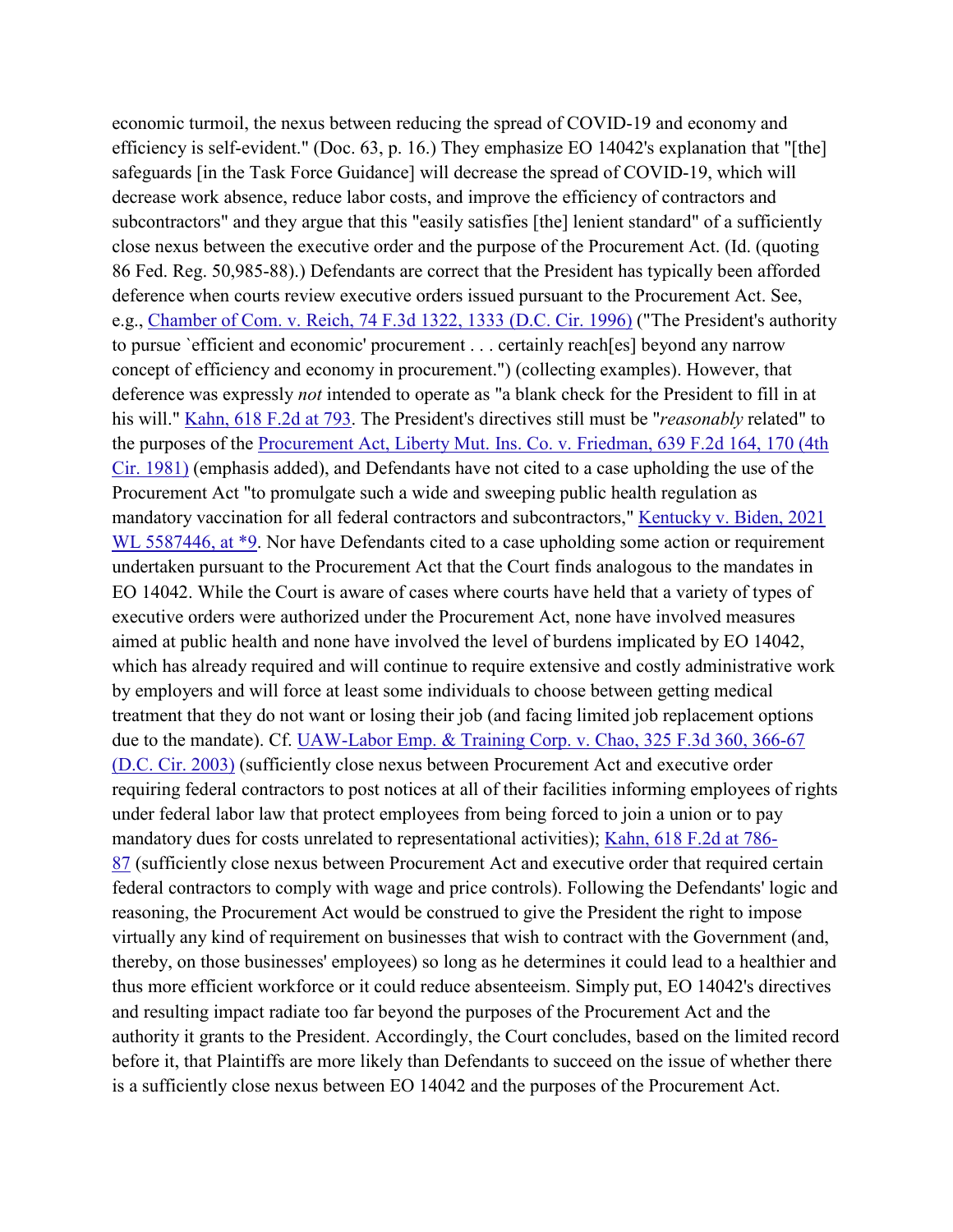# 2. Other Grounds Upon Which Plaintiffs Challenge EO 14042

In further support of their request for a preliminary injunction, Plaintiffs also claim that Defendants issued the Task Force Guidance and the FAR Deviation Clause, which they claim constitute final agency action, without complying with the Administrative Procedure Act's notice-and-comment requirements. (Doc. 55, pp. 17-22.) The Court declines to wade into this issue given its determination that Plaintiffs have a likelihood of success on the merits on other grounds.

Additionally, Plaintiffs allege that, if the Procurement Act does indeed authorize the directives issued in EO 14042, then the Procurement Act and EO 14042 are unconstitutional under the nondelegation doctrine and because they exceed Congress's authority and intrude on state sovereignty. This Court need not and does not issue any determination as to those challenges to resolve the motions before it. However, it is worth noting that other Courts have either expressed agreement with or at least concern about these arguments, see, e.g., [BST Holdings, LLC v.](https://scholar.google.com/scholar_case?about=14810478565567142752&hl=en&as_sdt=6,33)  [Occupational Safety and Health Admin., 17 F.4th 604, 616-18 \(5th Cir. 2021\);](https://scholar.google.com/scholar_case?about=14810478565567142752&hl=en&as_sdt=6,33) [Kentucky, 2021](https://scholar.google.com/scholar_case?about=3165732261322186919&hl=en&as_sdt=6,33)  [WL 5587446, at \\*9.](https://scholar.google.com/scholar_case?about=3165732261322186919&hl=en&as_sdt=6,33)

# C. Irreparable Injury Requirement

In order to satisfy the irreparable injury requirement, a party must show that the threat of injury is "neither remote nor speculative, but actual and imminent." Ne. Fla. Chapter of Ass'n of Gen. [Contractors of Am. v. City of Jacksonville, 896 F.2d 1283, 1285 \(11th Cir.](https://scholar.google.com/scholar_case?case=11111875601626496630&hl=en&as_sdt=6,33)  [1990\)](https://scholar.google.com/scholar_case?case=11111875601626496630&hl=en&as_sdt=6,33) (quoting [Tucker Anthony Realty Corp. v. Schlesinger, 888 F.2d 969, 973 \(2d Cir. 1989\)\)](https://scholar.google.com/scholar_case?case=14888330321923392868&hl=en&as_sdt=6,33); see also [Church v. City of Huntsville, 30 F.3d 1332, 1337 \(11th Cir. 1994\)](https://scholar.google.com/scholar_case?case=14221110655603946094&hl=en&as_sdt=6,33) (In order to obtain injunctive relief, a plaintiff must show "a real and immediate—as opposed to a merely conjectural or hypothetical— threat of future injury.").

Defendants argue that losing contracts would not be irreparable harm—because there are administrative processes through which Plaintiffs can seek to challenge the contractual provision and to recover losses on contracts—and they claim that Plaintiffs have not "demonstrated that the compliance costs they claim to have incurred are in fact tied to such contracts." (Doc. 63, p. 4.) As referenced previously in this Order, the Court heard from three witnesses who described the incredibly time-consuming processes they have undertaken (typically requiring major input and assistance from numerous other departments across their institution) to identify the employees covered by the mandate and to implement software and technology to ensure that those employees have been fully vaccinated (or have requested and been granted an accommodation or exemption) by the deadline in January. Not only must Plaintiffs ensure that their own employees satisfy the mandate, but they also must require that any subcontractors' employees working on or in connection with a covered contract are in compliance. The declarations of representatives of ABC members Cajun Contracting and McKelvey show similar administrative burdens and costs— though on a smaller scale. (See Exhs. ABC-2, ABC-3.) Moreover, "complying with a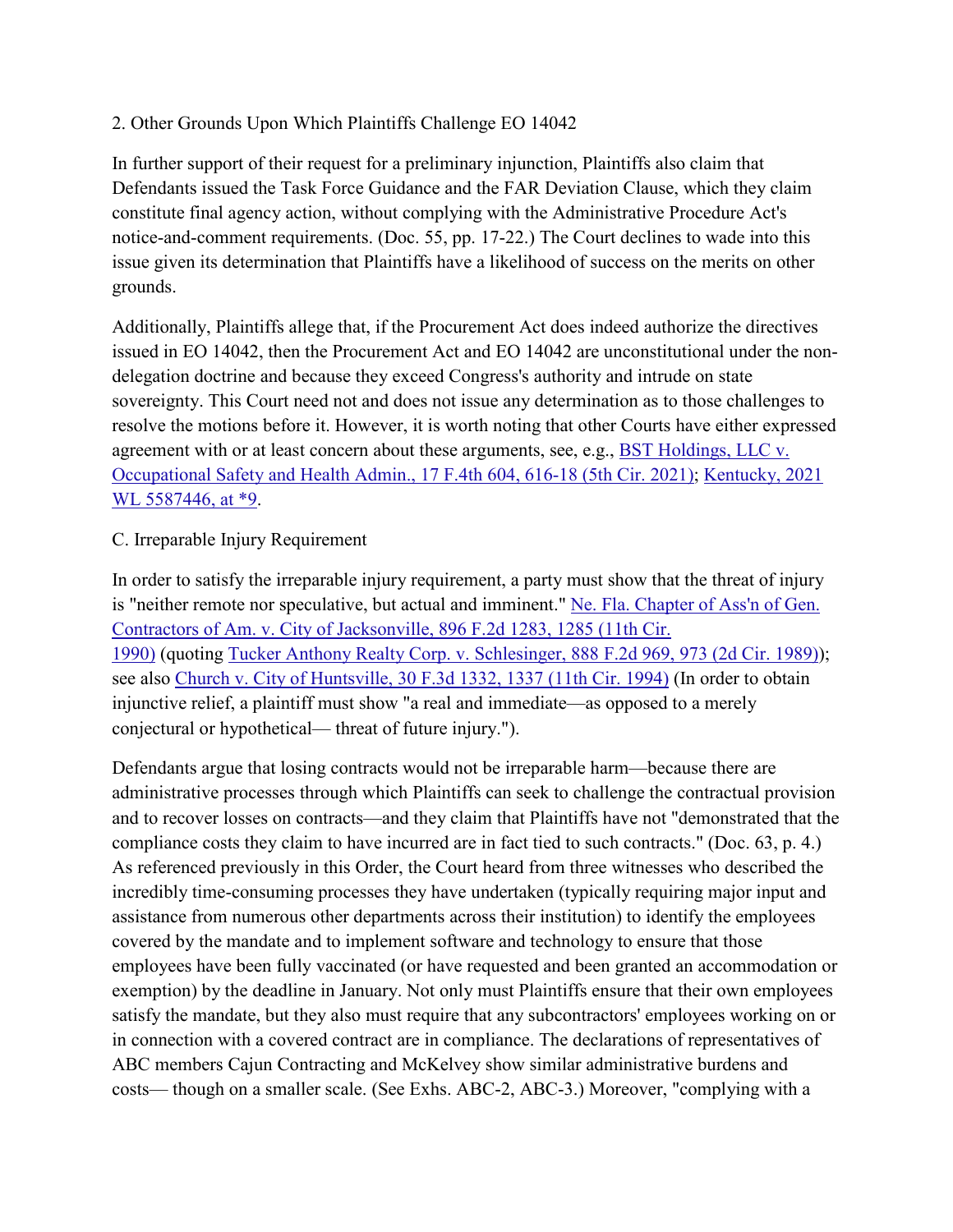regulation later held invalid almost always produces the irreparable harm of nonrecoverable compliance." [BST Holdings, 17 F.4th at 618](https://scholar.google.com/scholar_case?about=14810478565567142752&hl=en&as_sdt=6,33) (citing [Texas v. EPA, 829 F.3d 405, 433 \(5th Cir.](https://scholar.google.com/scholar_case?case=4511198689108897201&hl=en&as_sdt=6,33)  [2016\)\)](https://scholar.google.com/scholar_case?case=4511198689108897201&hl=en&as_sdt=6,33). The Court finds that the time and effort spent on these measures in the past—and going forward— constitute compliance costs resulting from EO 14042, which appear to be irreparable. See id. ("[T]he companies seeking a stay in this case will also be irreparably harmed in the absence of a stay, whether by the business and financial effects of a lost or suspended employee, compliance and monitoring costs associated with the Mandate, [or] the diversion of resources necessitated by the Mandate . . . ."); see also Odebrecht Constr., Inc. v. Sec'y, Fla. Dep't of Transp., 715 F.3d at 1289 ("[N]umerous courts have held that the inability to recover monetary damages . . . renders the harm suffered irreparable.").

### D. Balancing of the Harms

Defendants contend that, even assuming Plaintiffs have shown a risk of irreparable injury, no injunction should issue because more harm would result from enjoining EO 14042 and further delaying the vaccination of the thousands of currently-unvaccinated individuals working on federal contracts (thereby permitting the continued spread of COVID-19). The Court disagrees. Enjoining EO 14042 would, essentially, do nothing more than maintain the status quo; entities will still be free to encourage their employees to get vaccinated, and the employees will still be free to choose to be vaccinated. In contrast, declining to issue a preliminary injunction would force Plaintiffs to comply with the mandate, requiring them to make decisions which would significantly alter their ability to perform federal contract work which is critical to their operations. Indeed, it appears that not granting an injunction could imperil the financial viability of many of ABC's members. Additionally, requiring compliance with EO 14042 would likely be life altering for many of Plaintiffs' employees as Plaintiffs would be required to decide whether an employee who refuses to be vaccinated can, in practicality, be reassigned to another office or another task or whether the employee instead must be terminated. "[A]ny abstract `harm' a stay might cause . . . pales in comparison and importance to the harms the absence of a stay threatens to cause countless individuals and companies." [BST Holdings, 17 F.4th at 618.](https://scholar.google.com/scholar_case?about=14810478565567142752&hl=en&as_sdt=6,33) Accordingly, the Court finds that the balancing of the harms weighs heavily in favor of enjoining the enforcement of EO 14042.

### E. Public Interest

"For similar reasons, a stay is firmly in the public interest. From economic uncertainty to workplace strife, the mere specter of [EO 14042] has contributed to untold economic upheaval in recent months" and "the principles at stake when it comes to [EO 14042] are not reducible to dollars and cents." Id. at 619.

# F. Scope of Injunctive Relief

The Court now must determine the appropriate scope of the injunctive relief. Generally, the Court treads lightly when issuing injunctive relief and resists the entry of "universal" or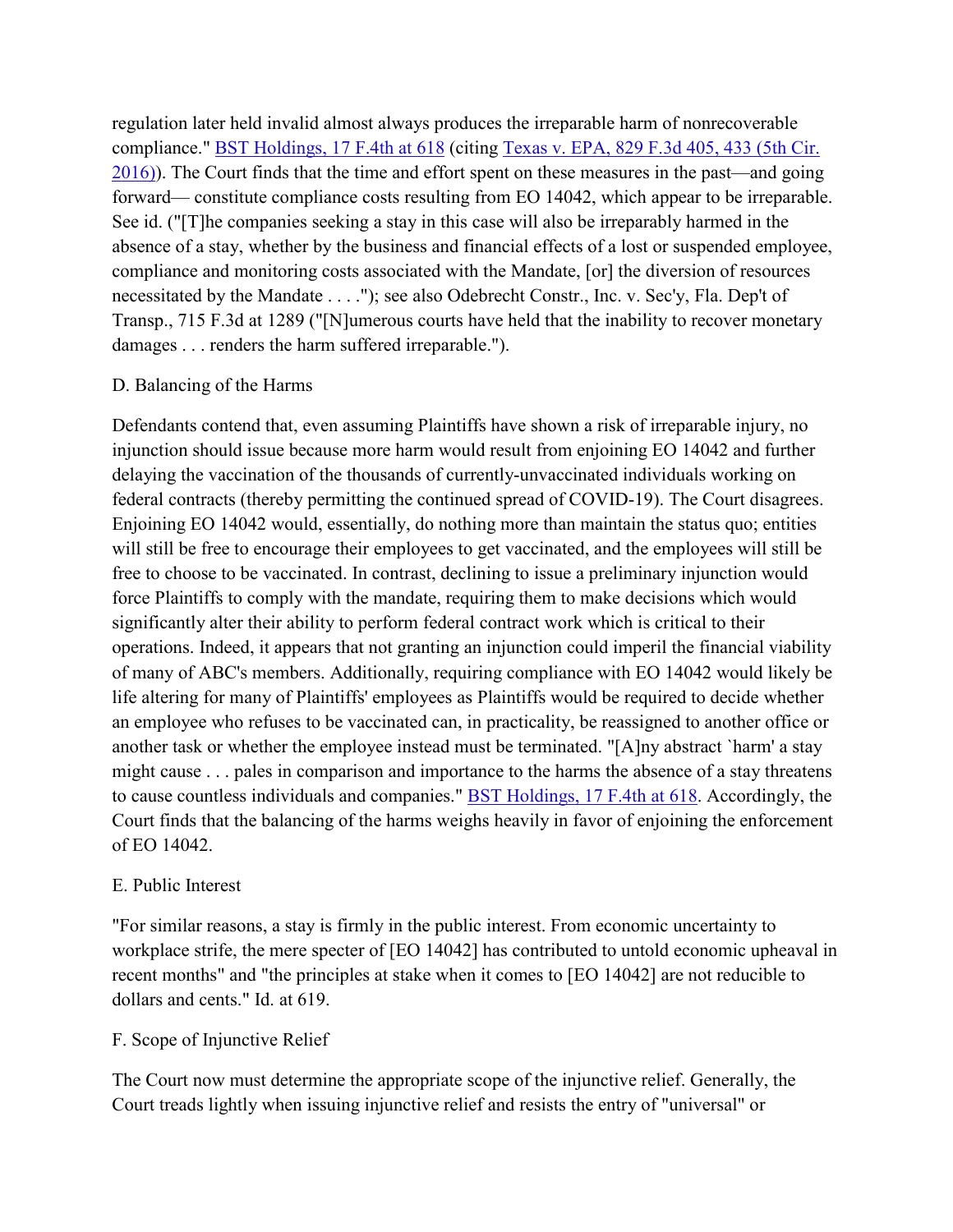"nationwide" injunctions, and recognizes the need to "allow legal questions to percolate through the federal court system," [Kentucky, 2021 WL 5587446, at \\*14](https://scholar.google.com/scholar_case?about=3165732261322186919&hl=en&as_sdt=6,33) (citing Trump v. Hawaii, 138 S. [Ct. 2392, 2424 \(2018\) \(Thomas, J., concurring\)](https://scholar.google.com/scholar_case?case=16062632215534775045&hl=en&as_sdt=6,33) and [Dep't of Homeland Sec. v. New York, 140 S.](https://scholar.google.com/scholar_case?case=4961224114972121205&hl=en&as_sdt=6,33)  [Ct. 599, 600 \(2020\) \(Gorsuch, J., concurring\)\)](https://scholar.google.com/scholar_case?case=4961224114972121205&hl=en&as_sdt=6,33). While the original Plaintiffs to this case are (or are based in) a limited number of states, the Court has, in this Order, permitted ABC, a trade association with members "all over the country," (doc. 50-1, p. 3), to intervene as a Plaintiff. Not only is the geographic scope of ABC's membership broad, their involvement in federal contracts is as well. As noted above, they were awarded 57% of federal contracts exceeding \$25 million during fiscal years 2009-2020. Accordingly, if the Court were to enjoin the enforcement of the mandate only in the Southern District of Georgia or only in Georgia, Alabama, Idaho, Kansas, South Carolina, Utah and West Virginia, then ABC's members would not have injunctive relief as to covered contracts in other states.<sup>[10]</sup> Furthermore, given the breadth of ABC's membership, the number of contracts Plaintiffs will be involved with, and the fact that EO 14042 applies to subcontractors and others, limiting the relief to only those before the Court would prove unwieldy and would only cause more confusion. Thus, on the unique facts before it, the Court finds it necessary, in order to truly afford injunctive relief to the parties before it, to issue an injunction with nationwide applicability.

### **CONCLUSION**

In light of the foregoing, the Court GRANTS IN PART and DENIES IN PART the Motion to Intervene, (doc. 48), GRANTS ABC's Motion for Preliminary Injunction, (doc. 50), and GRANTS Plaintiffs' Amended Motion for Preliminary Injunction, (doc. 55)[.\[11\]](https://scholar.google.com/scholar_case?case=10756917763590537275&hl=en&as_sdt=6,33#%5B11%5D) Accordingly, the Court ORDERS that Defendants are ENJOINED, during the pendency of this action or until further order of this Court, from enforcing the vaccine mandate for federal contractors and subcontractors in all covered contracts in any state or territory of the United States of America. The Court further DIRECTS the Clerk of Court to UPDATE the docket to reflect the addition of Associated Builders and Contractors, Inc., as a Plaintiff in this case. Because the proposed Complaint filed on the docket includes ABC-Georgia (which has not been allowed to intervene) as a plaintiff, the Court ORDERS Associated Builders and Contractors, Inc., to file a revised version of its Complaint within SEVEN (7) DAYS.

# SO ORDERED.

[\[1\]](https://scholar.google.com/scholar_case?case=10756917763590537275&hl=en&as_sdt=6,33#r%5B1%5D) On December 2, 2021, the American Medical Association, which is not a party to this case, was granted leave of Court to file an *amicus curiae* brief in opposition to Plaintiffs' Amended Motion for Preliminary Injunction. (Doc. 86.)

[\[2\]](https://scholar.google.com/scholar_case?case=10756917763590537275&hl=en&as_sdt=6,33#r%5B2%5D) "Covered contractor" means "a prime contractor or subcontractor at any tier who is party to a covered contract." Safer Federal Workforce Task Force, *COVID-19 Workplace Safety: Guidance for Federal Contractors and Subcontractors,* at p. 3.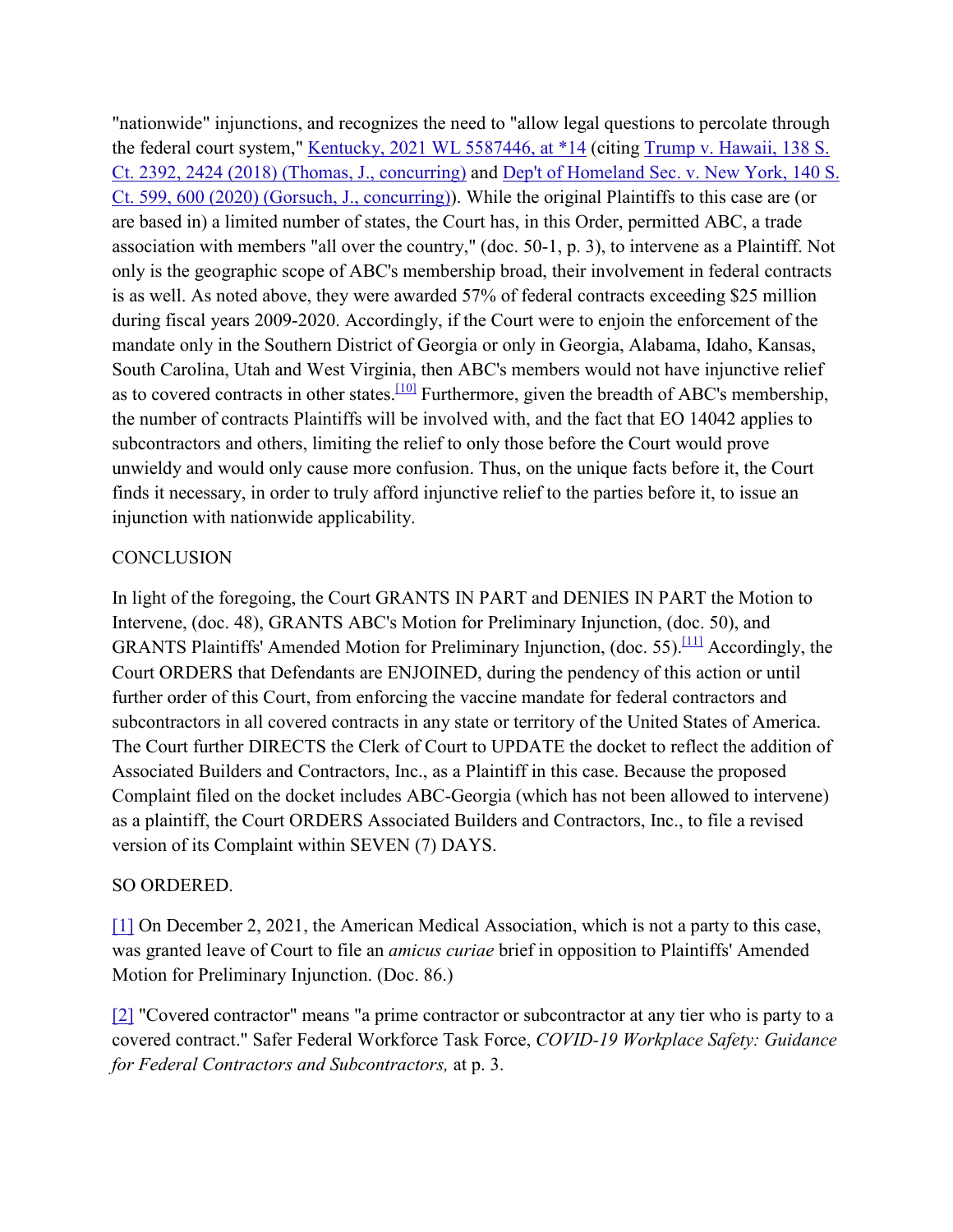[\[3\]](https://scholar.google.com/scholar_case?case=10756917763590537275&hl=en&as_sdt=6,33#r%5B3%5D) While the initial Task Force Guidance announced a deadline of December 8, 2021, on November 10, 2021, an updated version was issued which pushed the deadline for full vaccination to January 18, 2022. See Safer Federal Workforce Task Force, *COVID-19 Workplace Safety: Guidance for Federal Contractors and Subcontractors* (Updated November 10, 2021), available at

https://www.saferfederalworkforce.gov/downloads/Guidance%20for%20Federal%20Contractors \_Safer% 20Federal%20Workforce%20Task%20Force\_20211110.pdf (last visited December 4, 2021). This means that covered contractors' employees would need to receive their Johnson & Johnson vaccine or the second dose of a Pfizer or Moderna vaccine by January 4 to be fully vaccinated by the deadline. See The White House, Fact Sheet: Biden Administration Announces Details of Two Major Vaccination Policies, https://www.whitehouse.gov/briefingroom/statementsreleases/2021/11/04/fact-sheet-biden-administration-announces-details-of-twomajor-vaccination-policies/ (last visited Dec. 4, 2021).

[\[4\]](https://scholar.google.com/scholar_case?case=10756917763590537275&hl=en&as_sdt=6,33#r%5B4%5D) As a specific example, one differing interest and strategy that was readily apparent during oral argument concerned the scope of any preliminary injunction. The existing Plaintiffs indicated they would be satisfied if the Court issued a preliminary injunction only effective in Georgia, Alabama, Idaho, Kansas, South Carolina, Utah and West Virginia, while ABC, whose members work on contracts throughout the country, urged that any preliminary injunction would need to be nationwide in order to afford it adequate relief.

[\[5\]](https://scholar.google.com/scholar_case?case=10756917763590537275&hl=en&as_sdt=6,33#r%5B5%5D) At the hearing, counsel for Defendants conceded that this bestows at least limited standing to certain Plaintiff(s), but she argued that the standing is "limited to that particular contract." (Tr., pp. 17-18.)

[\[6\]](https://scholar.google.com/scholar_case?case=10756917763590537275&hl=en&as_sdt=6,33#r%5B6%5D) According to the Declaration of Bill Anderson, the President and CEO of ABC's Georgia chapter, "[a]ccording to recent data posted on the government website www.usaspending.gov, ABC member general contractors compose a crucial segment of the construction industry's federal contracting base as ABC members won 57% of the \$118 billion in direct federal U.S. construction contracts exceeding \$25 million awarded during fiscal years 2009-2020." (Doc. 49- 1, p. 4 (citing USASpending.gov data (accessed Dec. 22, 2020) cross-referenced with ABC membership).)

[\[7\]](https://scholar.google.com/scholar_case?case=10756917763590537275&hl=en&as_sdt=6,33#r%5B7%5D) The Court has been unable to find—and the parties have not pointed to—any relevant case law from the Court of Appeals for the Eleventh Circuit grappling with the scope of the authority granted to the President in the Procurement Act.

[\[8\]](https://scholar.google.com/scholar_case?case=10756917763590537275&hl=en&as_sdt=6,33#r%5B8%5D) During oral argument, counsel for Defendants urged that vaccine mandates are needed in order to "efficiently manage our way out of this pandemic." (Tr., p. 153.) However, the issue here is far more nuanced and requires a finding that *Congress* clearly gave the *President* authority to require all individuals who work on or in connection with a federal contract (valued over \$250,000) to be fully vaccinated against COVID-19.